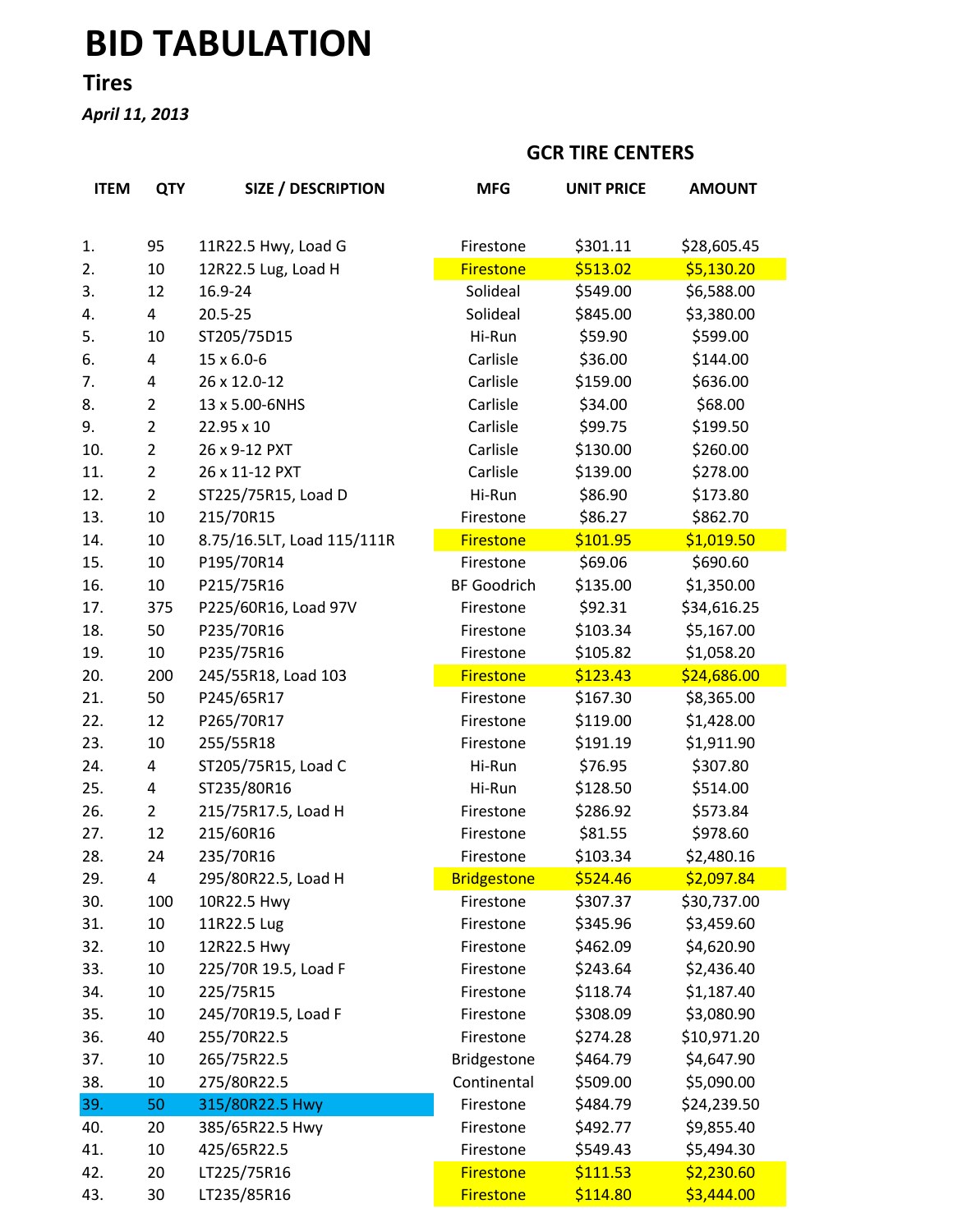| 44. | 40  | LT245/75R16, HT, Load E | <b>Firestone</b> | \$110.11 | \$4,404.40  |
|-----|-----|-------------------------|------------------|----------|-------------|
| 45. | 10  | LT245/75R16             | <b>Firestone</b> | \$115.94 | \$1,159.40  |
| 46. | 20  | LT245/75R17, HT         | <b>Firestone</b> | \$123.66 | \$2,473.20  |
| 47. | 10  | LT245/75R17, AT, Load E | <b>Firestone</b> | \$124.66 | \$1,246.60  |
| 48. | 10  | LT265/75R16             | <b>Firestone</b> | \$126.24 | \$1,262.40  |
| 49. | 40  | P205/75R15              | Kumho            | \$83.75  | \$3,350.00  |
| 50. | 30  | P215/75R15              | Kumho            | \$89.90  | \$2,697.00  |
| 51. | 20  | P225/70R15              | <b>Firestone</b> | \$93.92  | \$1,878.40  |
| 52. | 20  | P225/75R15              | Kumho            | \$94.90  | \$1,898.00  |
| 53. | 100 | P235/55R17              | <b>Firestone</b> | \$105.38 | \$10,538.00 |
| 54. | 40  | P235/70R17              | <b>Firestone</b> | \$101.92 | \$4,076.80  |
| 55. | 20  | P235/75R15              | Firestone        | \$100.91 | \$2,018.20  |
| 56. | 10  | P235/75R17              | <b>Firestone</b> | \$110.74 | \$1,107.40  |
| 57. | 20  | P245/70R17              | <b>Firestone</b> | \$103.35 | \$2,067.00  |
| 58. | 10  | 12.5-80/18              | Solideal         | \$275.00 | \$2,750.00  |
| 59. | 10  | 19.5-24                 | Solideal         | \$553.00 | \$5,530.00  |
| 60. | 10  | 21L-24                  | Solideal         | \$655.00 | \$6,550.00  |
| 61. | 20  | LT215/85R16             | <b>Firestone</b> | \$103.52 | \$2,070.40  |
| 62. | 10  | P195/60R15              | Firestone        | \$67.36  | \$673.60    |
| 63. | 20  | P245/75R16              | Firestone        | \$112.07 | \$2,241.40  |
| 64. | 10  | ST205/75D14             | Hi-Run           | \$61.00  | \$610.00    |
| 65. | 10  | ST2015/75R15            | Hi-Run           | \$78.91  | \$789.10    |

#### GRAND TOTAL: \$307,055.74

Delivery: Next Day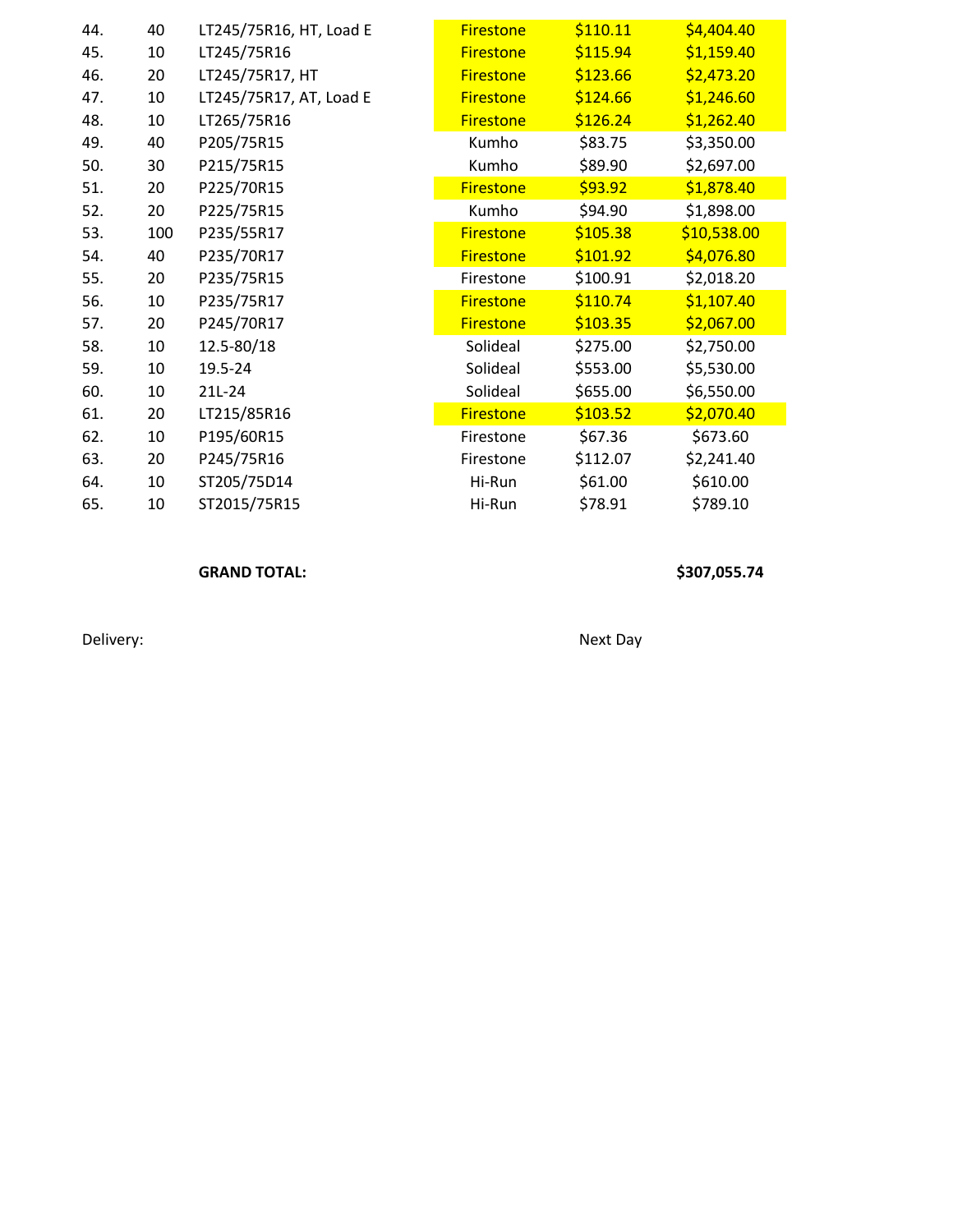### TREADQUARTERS COLONY TIRE

| <b>MFG</b>                | <b>UNIT PRICE</b> | <b>AMOUNT</b> | <b>MFG</b>          | <b>UNIT PRICE</b> | <b>AMOUNT</b> |
|---------------------------|-------------------|---------------|---------------------|-------------------|---------------|
|                           |                   |               |                     |                   |               |
| Dunlop SP160              | \$326.98          | \$31,063.10   | <b>Cooper RM185</b> | \$275.00          | \$26,125.00   |
| Goodyear 0661             | \$514.02          | \$5,140.20    | Michelin XDS        | \$622.04          | \$6,220.40    |
| <b>B4 Sampson</b>         | \$413.18          | \$4,958.16    | <b>BKT</b>          | \$515.00          | \$6,180.00    |
| Samson                    | \$1,100.50        | \$4,402.00    | <b>Solideal</b>     | \$800.00          | \$3,200.00    |
| Hi-Run                    | \$56.43           | \$564.30      | <b>Full Run</b>     | \$55.00           | \$550.00      |
| Carlisle                  | \$37.18           | \$148.72      | <b>Dee Stone</b>    | \$19.50           | \$78.00       |
| Carlisle                  | \$99.10           | \$396.40      | Cordovan            | \$85.00           | \$340.00      |
| Carlisle                  | \$25.60           | \$51.20       | <b>Dee Stone</b>    | \$17.50           | \$35.00       |
| <b>Carlisle</b>           | \$85.00           | \$170.00      | Carlisle            | \$91.00           | \$182.00      |
| Carlisle                  | \$99.00           | \$198.00      | Cordovan            | \$88.50           | \$177.00      |
| <b>Carlisle</b>           | \$105.00          | \$210.00      | <b>ITP</b>          | \$129.00          | \$258.00      |
| Hi-Run                    | \$80.44           | \$160.88      | Autogrip            | \$90.00           | \$180.00      |
| <b>Goodyear Integrity</b> | \$65.65           | \$656.50      | Mastercraft         | \$75.50           | \$755.00      |
| Firestone                 | \$152.00          | \$1,520.00    | Dee Stone           | \$109.95          | \$1,099.50    |
| Goodyear Integrity        | \$65.42           | \$654.20      | <b>Mastercraft</b>  | \$61.95           | \$619.50      |
| Goodyear WrLST            | \$111.37          | \$1,113.70    | <b>BF Goodrich</b>  | \$112.62          | \$1,126.20    |
| <b>GY Eagle RSA</b>       | \$97.73           | \$36,648.75   | Mastercraft         | \$105.00          | \$39,375.00   |
| <b>GY Wrangler SRA</b>    | \$121.73          | \$6,086.50    | Mastercraft         | \$124.95          | \$6,247.50    |
| GY Wrangler ST            | \$115.71          | \$1,157.10    | Mastercraft         | \$124.95          | \$1,249.50    |
| Goodyear                  | \$135.63          | \$27,126.00   | Goodyear            | \$225.00          | \$45,000.00   |
| <b>GY Fortera</b>         | \$119.99          | \$5,999.50    | <b>BF Goodrich</b>  | \$132.11          | \$6,605.50    |
| SRA                       | \$142.07          | \$1,704.84    | Goodyear            | \$147.00          | \$1,764.00    |
| LS <sub>2</sub>           | \$132.57          | \$1,325.70    | Goodyear            | \$155.00          | \$1,550.00    |
| Hi-Run                    | \$69.64           | \$278.56      | Autogrip            | \$79.05           | \$316.20      |
| Hi-Run                    | \$107.24          | \$428.96      | Autogrip            | \$99.95           | \$399.80      |
| <b>GY RHS II</b>          | \$466.13          | \$932.26      | Cooper RM160        | \$170.00          | \$340.00      |
| <b>GY Fuel Max</b>        | \$93.31           | \$1,119.72    | <b>Mastercraft</b>  | \$74.95           | \$899.40      |
| Goodyear Integrity        | \$105.83          | \$2,539.92    | Mastercraft         | \$125.00          | \$3,000.00    |
| GY 0670 RV                | \$580.28          | \$2,321.12    | Michelin            | \$639.67          | \$2,558.68    |
| Goodyear G661             | \$380.00          | \$38,000.00   | Cooper              | \$285.00          | \$28,500.00   |
| Dunlop SP464              | \$412.96          | \$4,129.60    | Cooper              | \$300.00          | \$3,000.00    |
| <b>Dunlop SP348</b>       | \$447.35          | \$4,473.50    | <b>BF Goodrich</b>  | \$450.96          | \$4,509.60    |
| Goodyear 0647             | \$295.00          | \$2,950.00    | Cooper              | \$200.00          | \$2,000.00    |
| Goodyear WRL SRA          | \$95.63           | \$956.30      | Toyo                | \$88.95           | \$889.50      |
| Dunlop SP 348             | \$273.33          | \$2,733.30    | Cooper              | \$215.00          | \$2,150.00    |
| Dunlop SP160              | \$304.09          | \$12,163.60   | Cooper              | \$239.00          | \$9,560.00    |
| Goodyear G661             | \$406.75          | \$4,067.50    | Toyo                | \$346.00          | \$3,460.00    |
| MichX202                  | \$549.60          | \$5,496.00    | <b>BF Goodrich</b>  | \$327.13          | \$3,271.30    |
| Dunlop SP345              | \$549.44          | \$27,472.00   | Cooper              | \$385.00          | \$19,250.00   |
| Dunlop SP231A             | \$593.20          | \$11,864.00   | Cooper              | \$450.00          | \$9,000.00    |
| Dunlop Sp281              | \$663.23          | \$6,632.30    | Cooper              | \$530.00          | \$5,300.00    |
| Goodyear WRL SRA          | \$133.53          | \$2,670.60    | Mastercraft         | \$149.00          | \$2,980.00    |
| Goodyear WRL SRA          | \$139.06          | \$4,171.80    | Mastercraft         | \$150.00          | \$4,500.00    |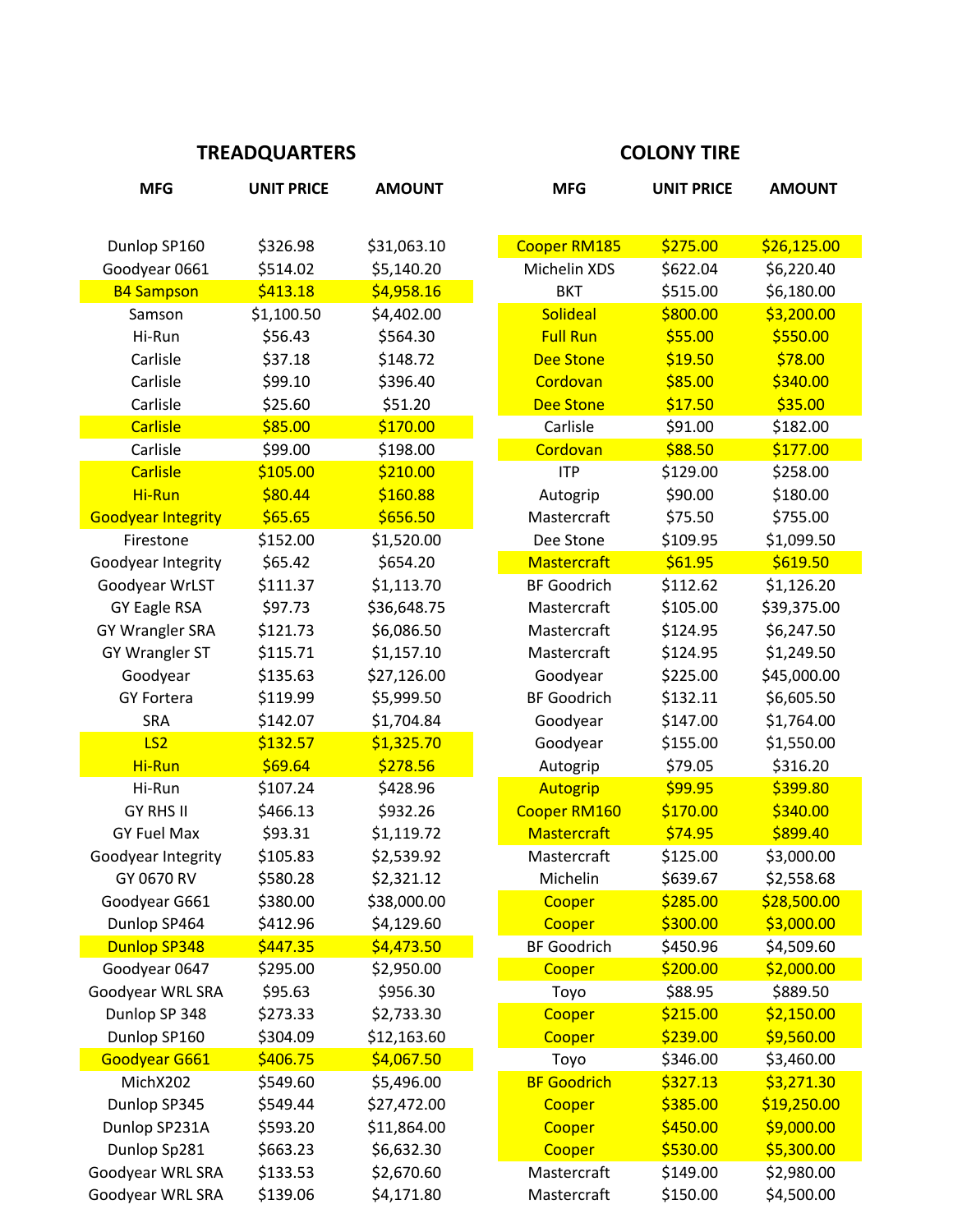| Goodyear WRL HT      | \$138.53 | \$5,541.20  | Mastercraft        | \$154.00 | \$6,160.00  |
|----------------------|----------|-------------|--------------------|----------|-------------|
| Goodyear SRA         | \$143.83 | \$1,438.30  | Mastercraft        | \$125.95 | \$1,259.50  |
| Goodyear SRA         | \$162.41 | \$3,248.20  | <b>BF Goodrich</b> | \$157.73 | \$3,154.60  |
| Goodyear?            | \$176.69 | \$1,766.90  | <b>BF Goodrich</b> | \$157.73 | \$1,577.30  |
| Goodyear WRL SRA     | \$157.01 | \$1,570.10  | Mastercraft        | \$155.00 | \$1,550.00  |
| Hancock Optimo       | \$76.55  | \$3,062.00  | Mastercraft        | \$76.50  | \$3,060.00  |
| Goodyear WRL SRA     | \$93.05  | \$2,791.50  | <b>Mastercraft</b> | \$75.50  | \$2,265.00  |
| Goodyear WRL SRA     | \$95.80  | \$1,916.00  | Mastercraft        | \$105.00 | \$2,100.00  |
| Goodyear WRL SRA     | \$95.63  | \$1,912.60  | Toyo               | \$88.00  | \$1,760.00  |
| Goodyear Fuel Max    | \$129.98 | \$12,998.00 | Toyo               | \$125.00 | \$12,500.00 |
| Goodyear SRA         | \$138.16 | \$5,526.40  | Mastercraft        | \$145.00 | \$5,800.00  |
| <b>GY WRL Radial</b> | \$87.00  | \$1,740.00  | <b>Mastercraft</b> | \$75.00  | \$1,500.00  |
| Goodyear WRL SRA     | \$124.35 | \$1,243.50  | Toyo               | \$154.00 | \$1,540.00  |
| Goodyear WRL SRA     | \$137.90 | \$2,758.00  | Mastercraft        | \$147.00 | \$2,940.00  |
| Lande                | \$258.18 | \$2,581.80  | Dee Stone          | \$297.47 | \$2,974.70  |
| Lande                | \$479.44 | \$4,794.40  | Dee Stone          | \$651.49 | \$6,514.90  |
| <b>Samson</b>        | \$614.59 | \$6,145.90  | <b>BKT</b>         | \$788.69 | \$7,886.90  |
| Goodyear WRL SRA     | \$133.36 | \$2,667.20  | Mastercraft        | \$145.00 | \$2,900.00  |
| <b>Eagle RSA</b>     | \$63.60  | \$636.00    | Mastercraft        | \$67.00  | \$670.00    |
| Goodyear Fuel Max    | \$116.50 | \$2,330.00  | Mastercraft        | \$125.00 | \$2,500.00  |
| Hi-Run               | \$53.68  | \$536.80    | Autogrip           | \$66.17  | \$661.70    |
| Hi-Run               | \$69.64  | \$696.40    | Autogrip           | \$74.00  | \$740.00    |

\$334,757.99 \$326,816.18

Immediate for in stock. 24-48 hours all others. 2 Days

Item No. 39 deleted from Bid - Wrong Size Duplicated Bids: 18 and 28; 34 and 52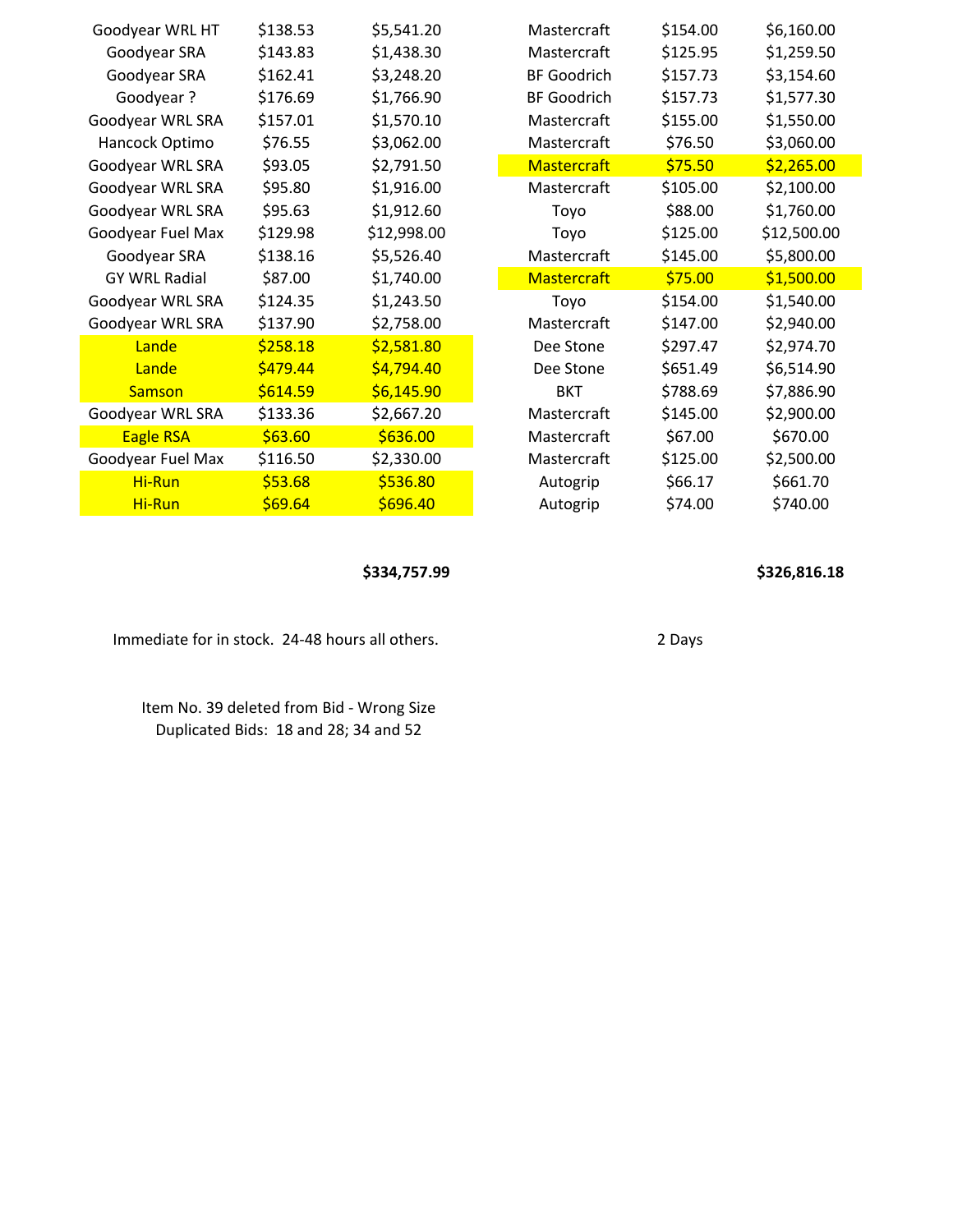# ABC TRUCK & TIRE REPAIR, LTD.

| <b>MFG</b>       | <b>UNIT PRICE</b> | <b>AMOUNT</b> |
|------------------|-------------------|---------------|
|                  |                   |               |
| No Bid           | No Bid            | No Bid        |
| No Bid           | No Bid            | No Bid        |
| No Bid           | No Bid            | No Bid        |
| No Bid           | No Bid            | No Bid        |
| No Bid           | No Bid            | No Bid        |
| No Bid           | No Bid            | No Bid        |
| No Bid           | No Bid            | No Bid        |
| No Bid           | No Bid            | No Bid        |
| No Bid           | No Bid            | No Bid        |
| No Bid           | No Bid            | No Bid        |
| No Bid           | No Bid            | No Bid        |
| No Bid           | No Bid            | No Bid        |
| BFG 10056        | \$80.01           | \$800.10      |
| No Bid           | No Bid            | No Bid        |
| Mich 58906       | \$72.29           | \$722.90      |
| <b>BFG 27133</b> | \$100.54          | \$1,005.40    |
| <b>BFG 58028</b> | \$82.42           | \$30,907.50   |
| <b>BFG 29909</b> | \$101.54          | \$5,077.00    |
| <b>BFG 22027</b> | \$90.38           | \$903.80      |
| No Bid           | No Bid            | No Bid        |
| <b>BFG 32131</b> | \$117.94          | \$5,897.00    |
| <b>BFG 21567</b> | \$118.52          | \$1,422.24    |
| No Bid           | No Bid            | No Bid        |
| No Bid           | No Bid            | No Bid        |
| No Bid           | No Bid            | No Bid        |
| No Bid           | No Bid            | No Bid        |
| BFG 39484        | \$90.28           | \$1,083.36    |
| <b>BFG 29909</b> | \$101.54          | \$2,436.96    |
| No Bid           | No Bid            | No Bid        |
| No Bid           | No Bid            | No Bid        |
| No Bid           | No Bid            | No Bid        |
| No Bid           | No Bid            | No Bid        |
| No Bid           | No Bid            | No Bid        |
| <b>BFG 41881</b> | \$84.89           | \$848.90      |
| No Bid           | No Bid            | No Bid        |
| No Bid           | No Bid            | No Bid        |
| No Bid           | No Bid            | No Bid        |
| No Bid           | No Bid            | No Bid        |
| No Bid           | No Bid            | No Bid        |
| No Bid           | No Bid            | No Bid        |
| No Bid           | No Bid            | No Bid        |
| BFG 93449        | \$120.47          | \$2,409.40    |
| BFG 21480        | \$128.84          | \$3,865.20    |